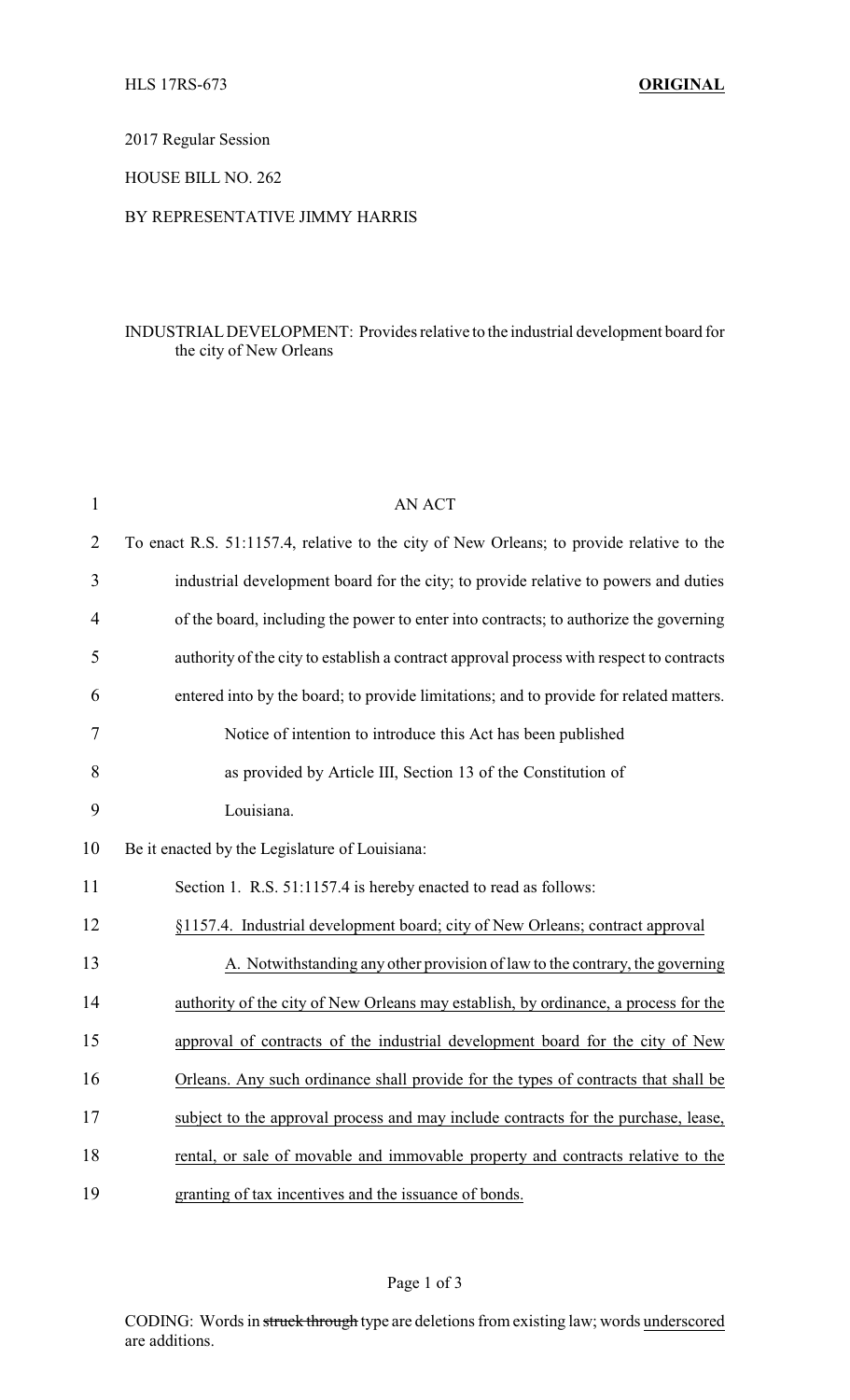| 1  | B. If the provisions of any ordinance relative to the approval of contracts for               |  |
|----|-----------------------------------------------------------------------------------------------|--|
| 2  | the issuance of bonds by the board conflict with any provisions of this Chapter, the          |  |
| 3  | provisions of this Chapter shall prevail.                                                     |  |
| 4  | The provisions of this Section shall not be construed to authorize the                        |  |
| 5  | governing authority of the city of New Orleans to nullify any contract entered into           |  |
| 6  | by the board prior to the effective date of this Section.                                     |  |
| 7  | Section 2. This Act shall become effective upon signature by the governor or, if not          |  |
| 8  | signed by the governor, upon expiration of the time for bills to become law without signature |  |
| 9  | by the governor, as provided by Article III, Section 18 of the Constitution of Louisiana. If  |  |
| 10 | vertoed by the governor and subsequently approved by the legislature, this Act shall become   |  |
| 11 | effective on the day following such approval.                                                 |  |
|    |                                                                                               |  |

#### DIGEST

The digest printed below was prepared by House Legislative Services. It constitutes no part of the legislative instrument. The keyword, one-liner, abstract, and digest do not constitute part of the law or proof or indicia of legislative intent. [R.S. 1:13(B) and 24:177(E)]

| HB 262 Original | 2017 Regular Session | Jimmy Harris |
|-----------------|----------------------|--------------|
|                 |                      |              |

**Abstract:** Authorizes the governing authority of the city of New Orleans to establish a contract approval process with respect to contracts entered into by the industrial development board of the city of New Orleans.

Present law provides that when not less than three persons, each of whom are qualified electors of a municipality or the parish, file with the governing body thereof an application in writing seeking permission to apply for the incorporation of an industrial development board of such municipality or parish, the governing body shall consider such application.

Present law provides that if the governing body by resolution finds and determines that it is wise, expedient, necessary, or advisable that the corporation be formed and authorized, the persons making such application shall proceed to incorporate in accordance with the provisions of present law (Title 12 of the La. R.S. of 1950). Provides that no corporation may be formed unless such application first has been filed with the governing body of the municipality or parish, and such governing body adopts a resolution as provided in present law. Provides further relative to articles of incorporation and provides relative to the governance and powers and duties of the board, including the authority to issue bonds. Provides with respect to the authority of the State Bond Commission to approve the bonds issued by the board.

Proposed law retains present law.

Proposed law authorizes the governing authority of the city of New Orleans to establish, by ordinance, a contract approval process with respect to contracts entered into by the industrial development board for the city. Requires that the ordinance provide for the types of contracts that will be subject to the approval process. Provides that if any ordinance relative to the